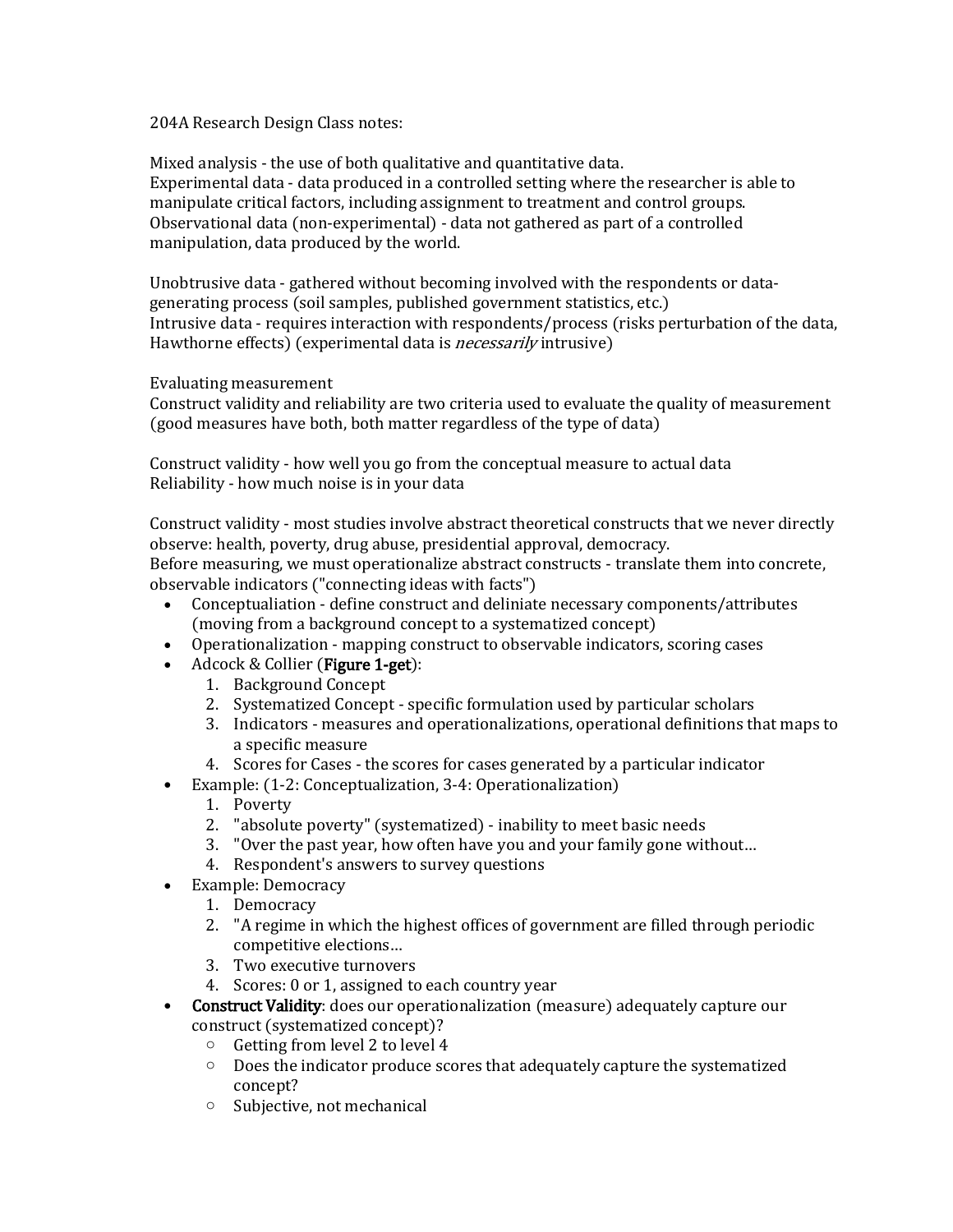- o Strategies for assessing construct validity
	- **Translation validity** (conceptual): enumerate construct into key components, measure all key components, and nothing extra.
		- Face validity: operationalization is valid on its face. Makes sense to an intelligent observer not active in the field
		- Content validity: if we enumerate all the attributes of the systemadtized concept (construct), does our operationalization capture all of the key attributes and nothing else?
	- **Criterion-related validity** (data-based)
		- Data-based: evaluate a measure by comparing it with other measures
		- Post-measurement
		- Most useful in a context with strong theory and established measures
		- Predictive validity: the measure should predict what theory suggests it should predict
		- Concurrent validity: the measure should correlate with a validated measure of the same construct (a "gold standard")
			- You might be interested in replicating a validated measure more cheaply with a larger sample size, for instance.
		- Convergent validity: alternative measures of a construct should be strongly correlated (no "gold standard")
			- Example: poverty measures for not enough food, not enough clean water, not enough shelter, etc. should all be correlated
			- If they don't correlate, that doesn't mean any particular measure is wrong. They could also all correlate, and all be measuring the wrong thing.
		- Discriminant validity: measures of different constructs should not correlate
			- Example: Partisanship and athletic ability
	- Threats to construct validity
		- Failing to begin with a systematized concept ("inadequate preoperational explication of concepts.
		- Measuring too narrowly, missing parts of the construct ("monooperation or mono-method bias")
		- Inability to isolate the effects of the treatment from the effects of other factors occurring with the treatment ("The bundle problem")
			- Interaction of other treatments
			- The mere fact of being tested ("testing threats") or being observed ("Hawthorne effects")
			- "White Land Rover effects when the NGO goes out to a village to administer a program, and they're the center of the village's attention and it affects everyone).
		- Avoiding threats: think through concepts and operationalizations in advance, and evaluate by examining correlations between your measure and others: predicted covariates, validated measures, etc.
- Reliability: the extent to which measurements can be replicated
	- o Test-retest reliability, interrater reliability
	- o Reliable measures have lower random error (noise). The more random error, the less reliable the measure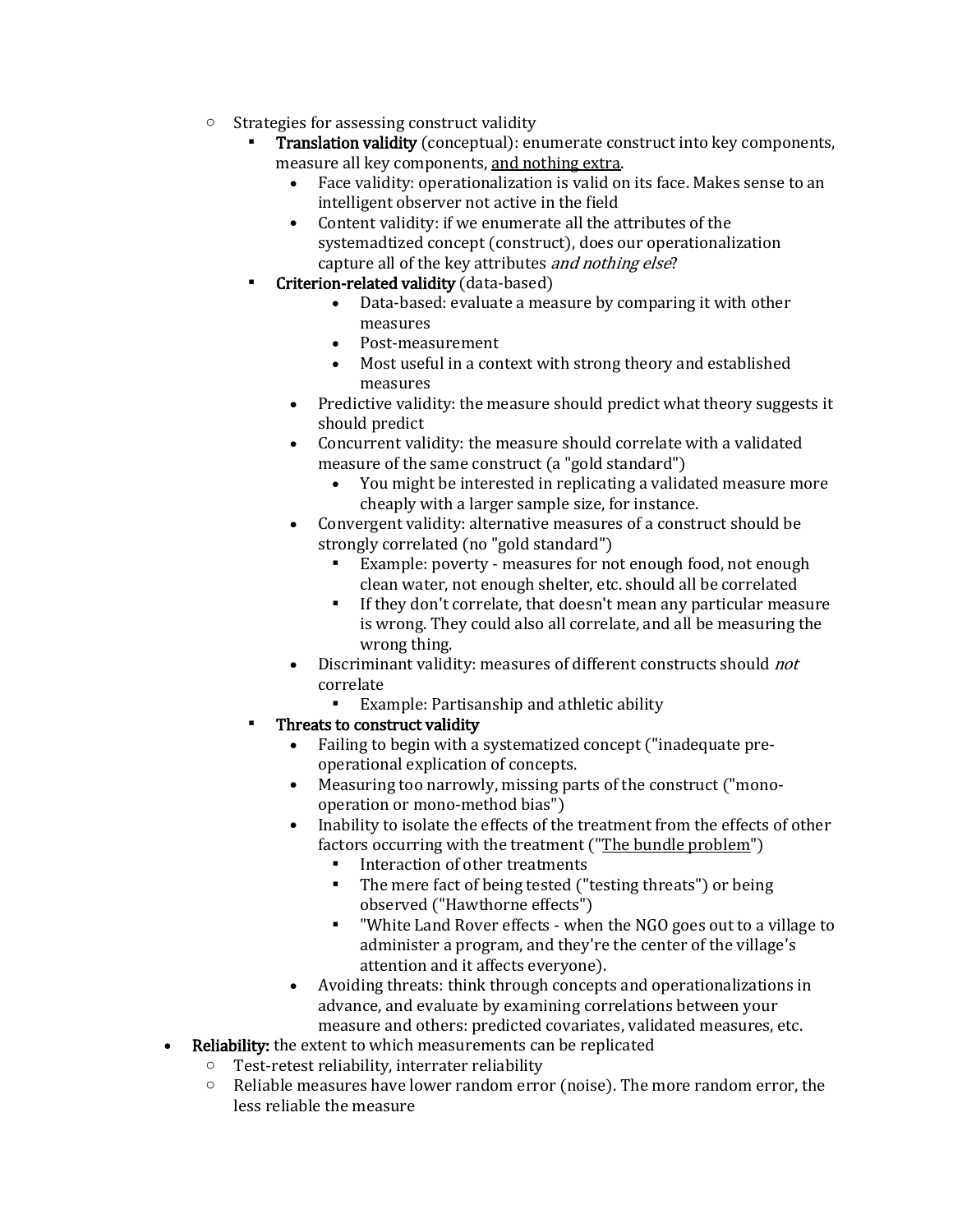- $\circ$  Random error vs. systematic error: random error doesn't change the mean (noise), just the variance. Systematic error shifts the mean of the distribution (bias). (IMPORTANT)
- $\circ$  One way to enhance reliability is to narrow down to something concrete, but this narrowing can come at the expense of broader validity - tradeoff
- See Ferree's dartboard slides re: reliability and validity (week 2)
- Assignment #1 data manipulation AND analysis

Lecture Readings:

Trochim and Donnelly, Chapter 3 (skip 3-1d through 3-1g).

King, Gary, Robert O. Keohane, and Sidney Verba. 1994. Designing Social Inquiry: Scientific Inference in Qualitative Research. Princeton, NJ: Princeton University Press, Chapter 5, section 5.1 on measurement error.

Cook, Thomas D. and Donald T. Campbell. 1979. Quasi-Experimentation: Design and Analysis Issues for Field Settings. Boston: Houghton Mifflin. Pages 59-70.

Adcock, Robert and David Collier. 2001. "Measurement Validity: A Shared Standard for Qualitative and Quantitative Research." American Political Science Review 95(3), September: 529-546.

Discussion Readings: (focus on measurement strategies)

Fenno, Richard. US House Members in Their Constituencies: An Exploration. Reprinted in Weisberg at. al.

"The paper addresses itself to two questions left underdeveloped in the literature on representative-constituent relations. First, what does the representative see when he or she sees a constituency? Second, what consequences do these perceptions have for his or her behavior? The paper reverses the normal Washington-oriented view of representative-constituent relations and approaches both questions by examining the representative in his or her constituency. The paper's observations are drawn from the author's travels with seventeen U.S. House members while they were working in their districts. Member perceptions of their constituency are divided into the geographical, the reelection, the primary and the personal constituencies. Attention is then given to the home style of House members. Home style is treated as an amalgam of three elements – allocation of resources, presentation of self, explanation of Washington activity. An effort is made to relate home style to the various perceived constituencies. Some observations are made relating constituency-oriented research to the existing literature on representation."

From [<https://www.cambridge.org/core/journals/american-political-science-review/article/us-house-members](https://www.cambridge.org/core/journals/american-political-science-review/article/us-house-members-in-their-constituencies-an-exploration/30E53EAE8422C4C333A5406DB8CD72E0)[in-their-constituencies-an-exploration/30E53EAE8422C4C333A5406DB8CD72E0>](https://www.cambridge.org/core/journals/american-political-science-review/article/us-house-members-in-their-constituencies-an-exploration/30E53EAE8422C4C333A5406DB8CD72E0)

Gastil, Raymond. 1986. Freedom in the World: Political Rights and Civil Liberties, 1985-1986. New York: Greenwood Press. Pp. 3-30.

"This yearbook marks the thirteenth year of the Comparative Survey of Freedom and is the seventh edition in the Freedom House series of annual publications. In addition to the ratings and tables of the Comparative Survey, this volume contains an extensive discussion of the criteria for and definitions of freedom. For the first time ever, the yearbook includes the checklist of political rights and civil liberties that forms the basis of the Survey's ratings system. Summary discussions of the status of freedom in each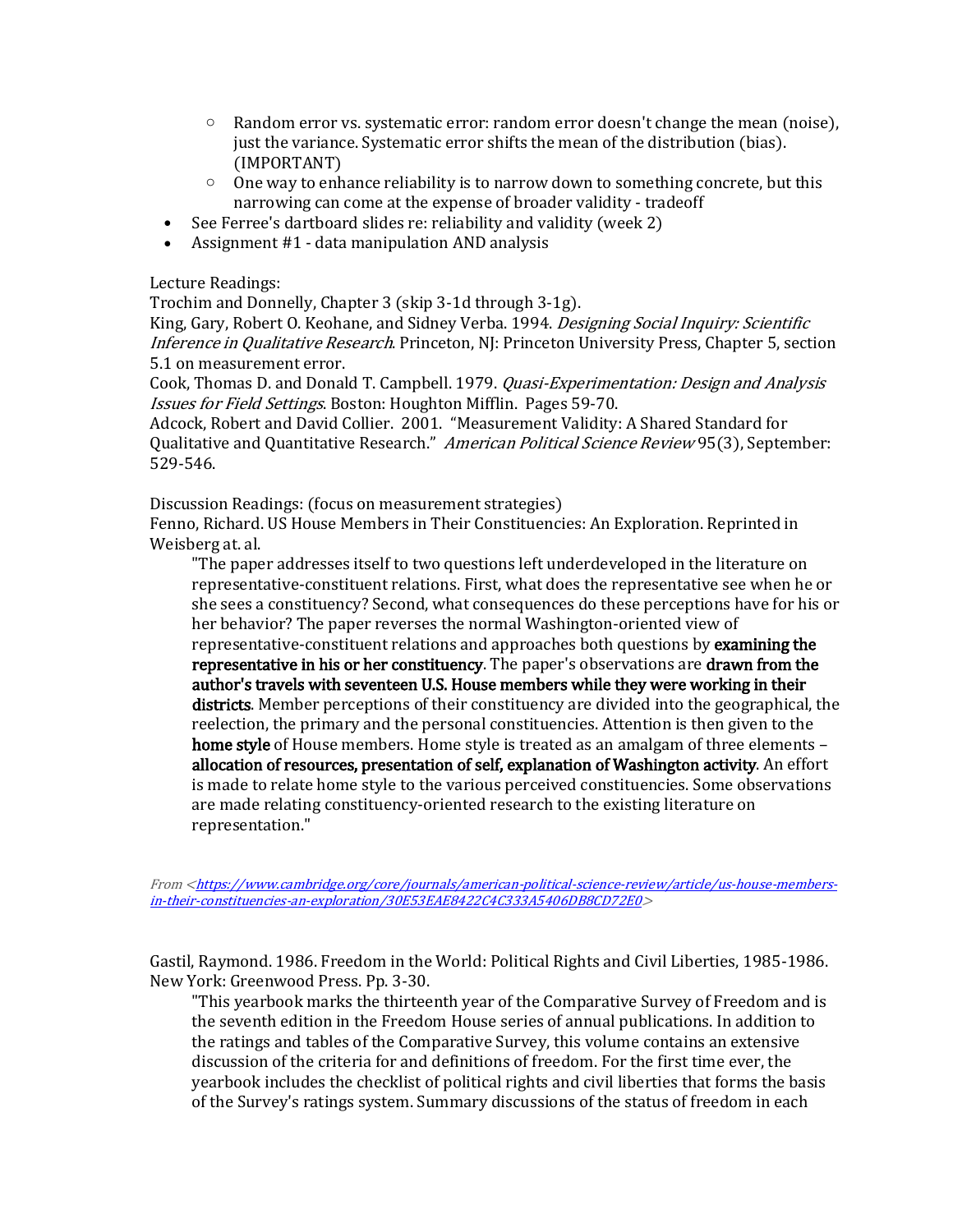country and related territories are included. This edition also examines the continuing controversy over the role of and regulations appropriate to the news media in the ongoing struggle for greater political, social, and economic freedom. It reports the outcome of a Freedom House-sponsored conference on strengthening American support for liberalization in Eastern Europe. Finally, the volume includes an assessment of the American campaign for democracy in the world and considers the opportunities and strategies appropriate to it."

From [<https://www.amazon.com/Freedom-World-Political-Rights-Liberties/dp/0878558527>](https://www.amazon.com/Freedom-World-Political-Rights-Liberties/dp/0878558527)

3. James H. Fowler and Sangick Jeon, 2008, "The Authority of Supreme Court Precedent," Social Networks 30: 16–30.

"We construct the complete network of 30,288 majority opinions written by the U.S. Supreme Court and the cases they cite from 1754 to 2002 in the *United States Reports*. Data from this network demonstrates quantitatively the evolution of the norm of *stare decisis* in the 19th Century and a significant deviation from this norm by the activist Warren Court. We further describe a method for creating *authority scores* using the network data to identify the most important court precedents. This method yields rankings that conform closely to evaluations by legal experts, and even predicts which cases they will identify as important in the future. An analysis of these scores over time allows us to test several hypotheses about the rise and fall of precedent. We show that reversed cases tend to be much more important than other decisions, and the cases that overrule them quickly become and remain even more important as the reversed decisions decline. We also show that the Court is careful to ground overruling decisions in past precedent, and the care it exercises is increasing in the importance of the decision that is overruled. Finally, authority scores corroborate qualitative assessments of which issues and cases the Court prioritizes and how these change over time."

4. Cottler, Linda B., Shaun Ajinkya, Bruce A. Goldberger, Mohammad Asrar Ghani, David M Martin, Hui Hu, Mark S. Gold. 2014. "Prevalence of drug and alcohol use in urban Afghanistan: epidemiological data from the Afghanistan National Urban Drug Use Study (ANUDUS)." Lancet Global Health 2014; 2: e592-600.

Background Previous attempts to assess the prevalence of drug use in Afghanistan have focused on subgroups that are not generalisable. In the Afghanistan National Urban Drug Use Study, we assessed risk factors and drug use in Afghanistan through self-report questionnaires that we validated with laboratory test confirmation using analysis of hair, urine, and saliva.

Methods The study took place between July 13, 2010, to April 25, 2012, in 11 Afghan provinces . 2187 randomly selected households completed a survey, representing 19 025 household members. We completed surveys with the female head of the household about past and current drug use among members of their household . We also obtained hair, urine, and saliva samples from 5236 people in these households and tested them for metabolites of 13 drugs.

1. King, Gary, Jennifer Pan, and Margaret E. Roberts. 2013. How Censorship in China Allows Government Criticism but Silences Collective Expression. American Political Science Review 107(2): 1-18.

We offer the first large scale, multiple source analysis of the outcome of what may be the most

extensive effort to selectively censor human expression ever implemented. To do this, we have

devised a system to locate, download, and analyze the content of millions of social media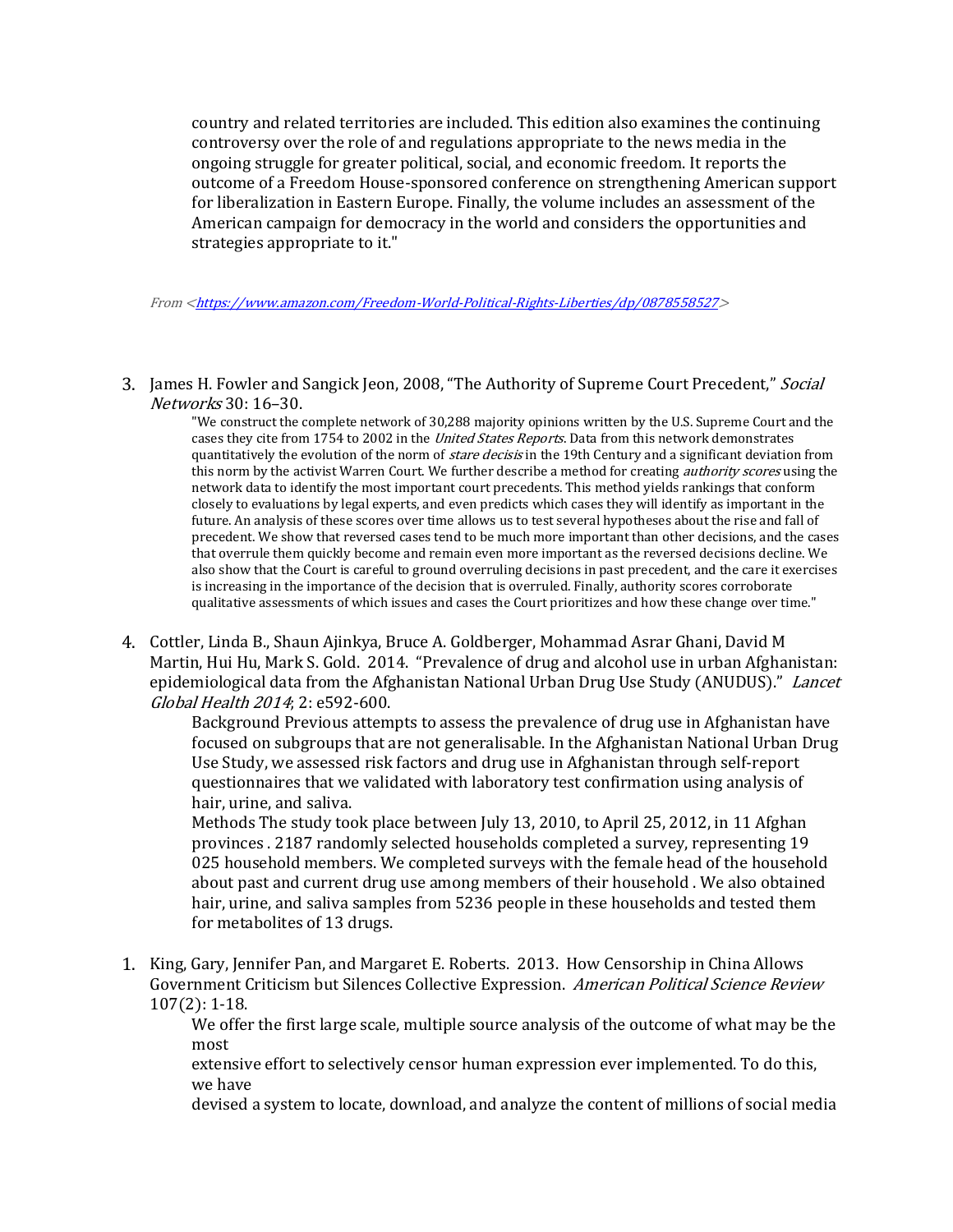posts originating from nearly 1,400 different social media services all over China before the Chinese

government is able to find, evaluate, and censor (i.e., remove from the Internet) the subset they deem

objectionable. Using modern computer-assisted text analytic methods that we adapt to and validate in

the Chinese language, we compare the substantive content of posts censored to those not censored over

time in each of 85 topic areas. Contrary to previous understandings, posts with negative, even vitriolic,

criticism of the state, its leaders, and its policies are not more likely to be censored. Instead, we show

that the censorship program is aimed at curtailing collective action by silencing comments that represent,

reinforce, or spur social mobilization, regardless of content. Censorship is oriented toward attempting

to forestall collective activities that are occurring now or may occur in the future—and, as such, seem to

clearly expose government intent.

Sampling - choose a subset of all possible units in the population.

The size of the sample doesn't necessarily need to be bigger for a larger population (larger than 1k or 2k).

Goals:

1. Minimize bias - representative sample, avoid selection bias

- Design goals of sampling
	- o Reduce systematic error (selection bias) for a more representative sample.
		- Biased samples are not representative and have lower external validity
	- $\circ$  Reduce random error for (sampling error noise) more precision in measurement
- How to draw a representative sample:
	- $\circ$  Probability Sampling: For large samples (50+), use probability sampling (always use if you can)
		- Uses random selection where each element has a known, nonzero chance of being included.
		- Avoids selection bias (in theory)
		- **Representative**
		- Possible to draw clear inferences about population parameters from sample parameters.
		- Do not use if  $n < 50$
	- o Feasibility Sampling
		- Pick the unit based on what is feasible or convenient
		- Examples: snowball, volunteer and convenience sampling
		- Drawbacks: prone to selection bias, difficult to statistically characterize the relationship between sample and population. Not representative.
	- o Purposive sampling
		- Pick the unit based on research goals (not random)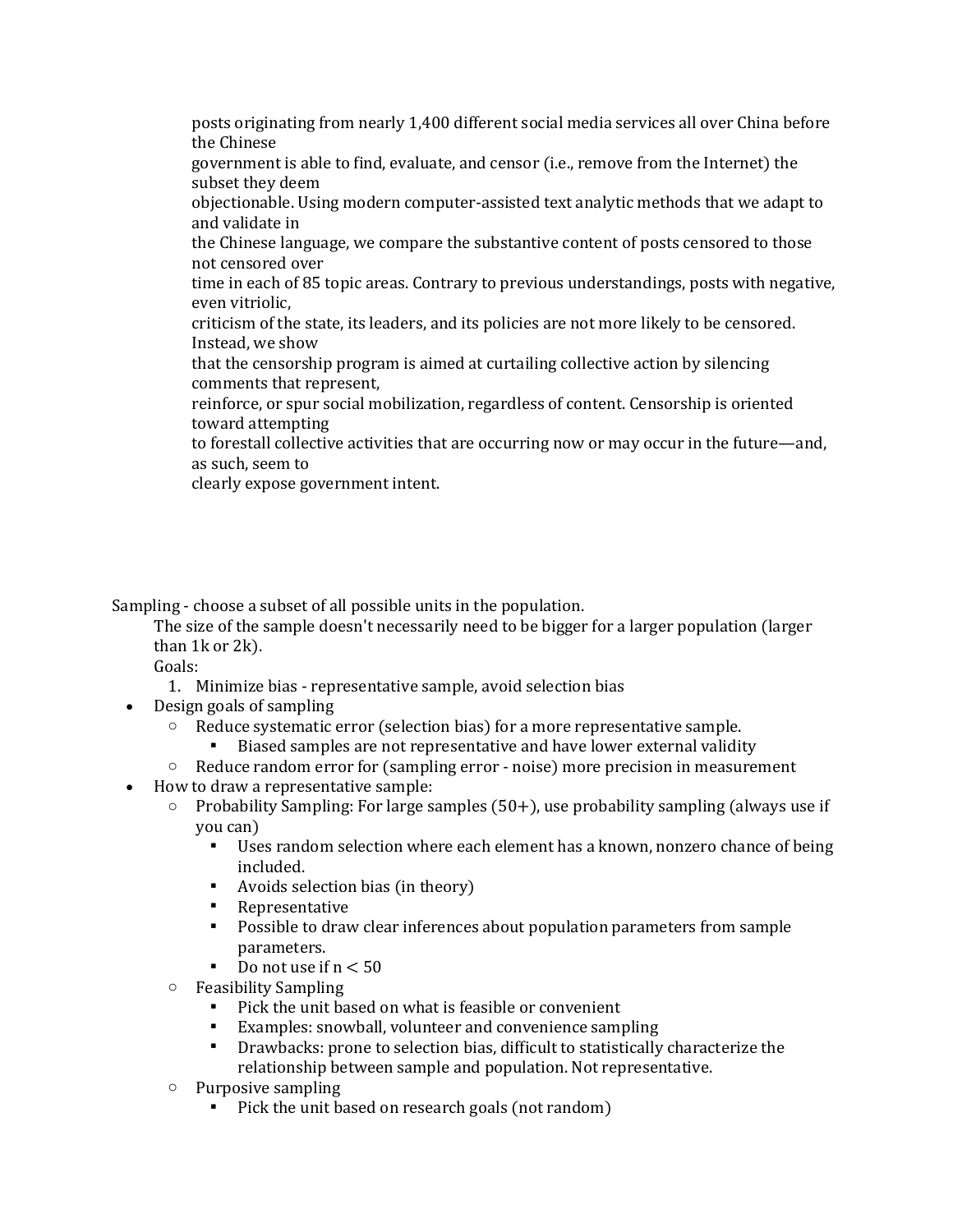- Prone to selectin bias, cannot statistically characterize the relationship between sample and population.
- **•** Preferred for small-n designs, shows up in some large sample designs too (as an early stage).
- Probability sampling
	- o Necessary but not sufficient for a representative sample
		- Poor design/implementation can let bias back in
			- Sample frame problems
			- Unit non-response
	- o How to improve precision (reduce random error)
		- Draw a bigger sample (diminishing returns, but bigger is always better)
		- Reduce variance in the quantities of interest (by stratification)
	- o Groups in sampling
		- Theoretical population (Ex. all of Afghanistan)
		- Study population (Ex. urban areas in safe regions of Afghanistan)
		- Sampling frame ("list" of the study population)
		- Sample population (the actual households they interviewed)
	- $\circ$  Sample = sampling frame plus sampling procedure
		- Sampling procedure selecting items from the sampling frame
	- o Sampling Frame
		- The set of units with a positive probability of being included in the sample
			- The study population and sampling frame should match
				- Every element in the study population is present in the frame, and present only once.
				- There are no elements from outside the study (nothing else)
			- Ideally, the sampling frame should precisely overlap the study population, but this is rarely possible.
			- Problems:
				- Ineligible units: inefficiency but not bias
				- Under-covered areas: missing part of the population, problematic when not missing at random
				- Under-coverage introduces sampling bias
					- How to fix:
						- Fix the frame (supplement with additional information)
						- Redefine study population
						- Use post-hoc weighting scheme (requires additional assumptions, not ideal)
		- Types of frames
			- List/census
			- Area set
				- Card catalog pull every 10th card
				- Random walk
					- Easy to see how this could not be random, but widely used
				- Random selection of geographic coordinates
				- Area frames: if you only visit once, and at one time of day, people encountered will not be a random sample.
			- Activity frame
				- Defined by an activity individuals who went somewhere or did something
					- Visiting a hospital, buying a product, entering a store, voting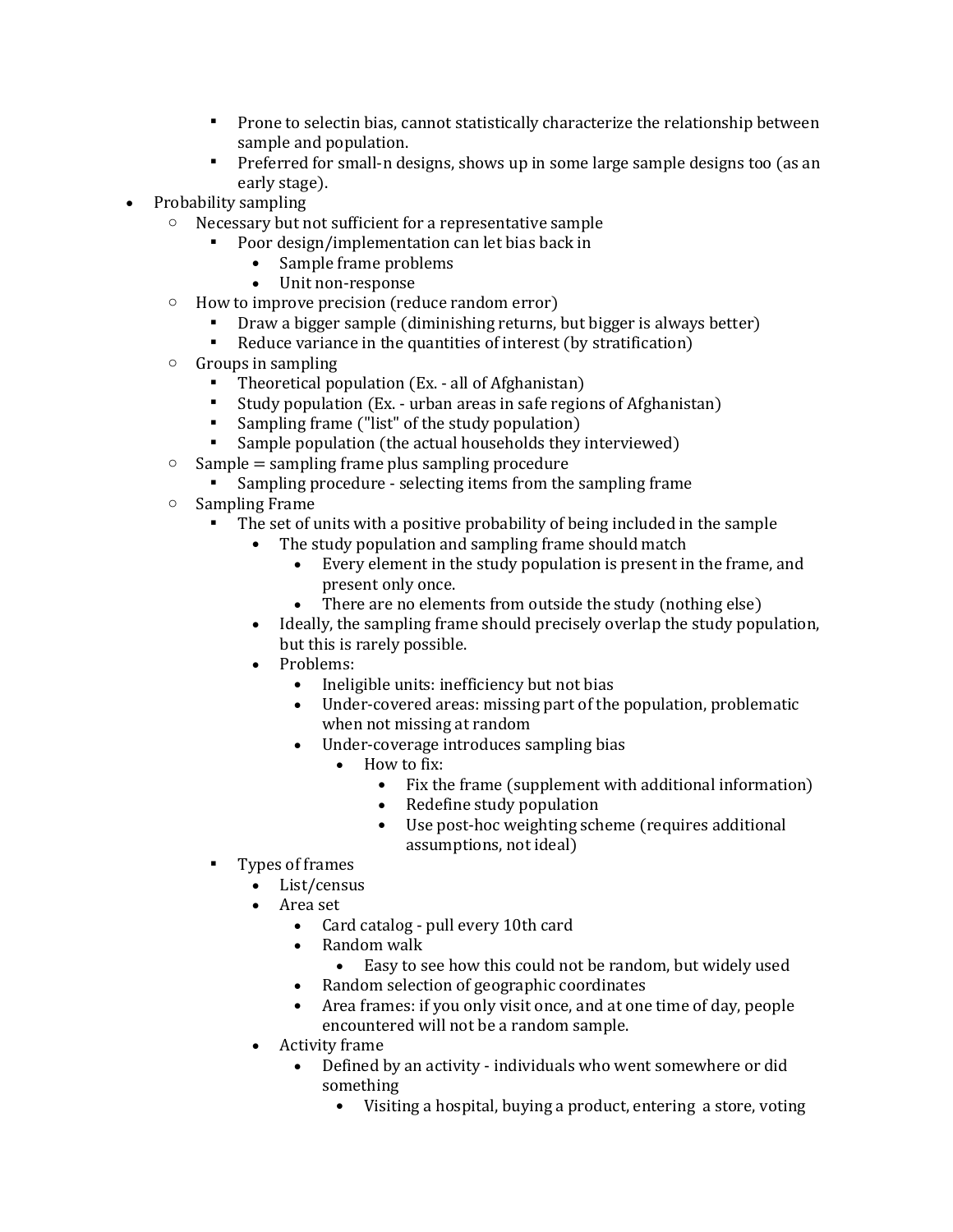- Everyone who did the activity has to be in the sample
- Implemented with a process, not a list
- Ex. Exit poll
- What can go wrong:
	- Missing people (multiple exits)
	- Not sticking to random selection pattern
	- Time of day
	- Unit non-response (people ignore the surveys, introduces bias)
		- Non-respondents are systematically different from respondents, so bias is common. Destroys representivity.
- Common problems: the sampling frame is wrong to begin with, or nonresponse issues arise
- Types of probability samples
	- Simple random sample (SRS)
		- Select n elements randomly from a frame (with N total elements), one at a time without replacement
		- Epsem: every element has an equal probability of selection
		- Ignores sub-group structure
		- Random samples have clusters they're not evenly distributed
	- Deviations: (require recalculation of sampling error)
		- Stratified sample
		- Clustered samples
		- Systematic sample
	- N: the number of observations in the sampling frame
	- n: the number of observations in the sample
	- f: the sampling fraction  $= n/N$
	- Sampling error: the extent to which sample parameters deviate from true population parameters due to random chance. The random error generated by taking a sample rather than measuring the population itself. Tradeoff: efficiency gains, but introduces random error.
		- Less sampling error indicates more precision and greater confidence that our sample is similar to population.
		- Sampling distribution: the distribution of a statistic (e.g. mean) generated from infinite repeated sample of the same size (n) from the same population. Will be normally distributed, with mean equal to the mean of the true population. (hypothetical - can only be approximated)
		- Sampling error is the standard deviation of the sampling distribution.
			- But the sampling distribution is hypothetical
			- For a simple random sample without replacement:
				- $SE = \text{SQRT}((N-n/N)(s^2/n))$  copy from her notes
				- The higher the variance of the outcome and the smaller your sample, the more error
				- To reduce error, collect more data
				- $S^2$  is the sample variance of the outcome
		- Finite Population Correction: (N-n)/n is the finite population correction (FPC), which adjusts for the fact that the population is finite and sampling is done without replacement. For n>2, it reduces the sampling error. As N get large, it approaches 1, so in very large samples it's almost irrelevant and is sometimes omitted.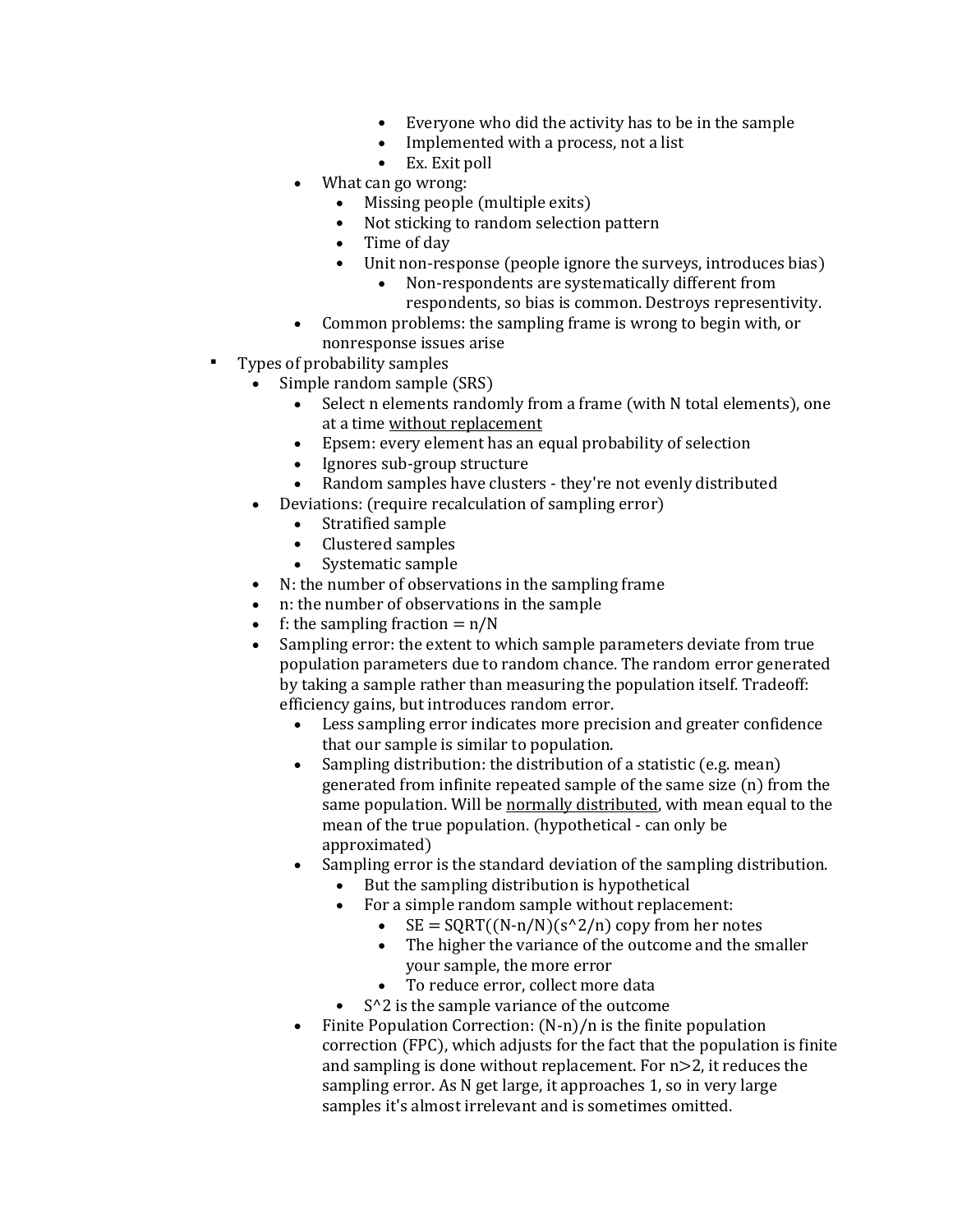- To reduce sampling error:
	- Reduce variance in outcome  $(s^2)$
	- Increase sample size (n)
	- N is not significant except when very small
		- This means that if you have a huge population you don't need a bigger sample than if you only had a moderate population.
	- Effects are non-linear
	- See her slide on Z-scores and confidence intervals
		- See her slide on determining sample size
			- If you have to estimate variance, overshoot! Will result in more data collected.
	- Proportions: in the case of binary variables, the mean and variance are mathematically related. Variance is maximized when  $p = .5$  (conservative estimate). That makes  $s^2 = .25$
	- See her sample size calculator tells you how big a sample you need given p and s^2
- Sampling error and margin of error are estimates of the random error introduced by sampling. Even perfectly-implemented sampling procedures will have random error. Sampling error decreases when:
	- Sample size increases
	- Variance of outcome decreases
- o Other Sampling Strategies:
	- Stratified sampling:
		- Strata are population subgroups (Gender, income, education, region, sector, age, etc.)
		- They can be discrete or continuous
		- Strata are selected based on data characteristics, research goals, and availability
		- You cannot stratify on something if you don't have that relationship in your sampling frame.
			- Ex: Can't stratify on income if you don't have income data
			- We could stratify IRIS on one of the six measures, for instance
		- Basic method:
			- Divide sampling frame into exhaustive, mutually exclusive population sub-groups (strata).
			- Randomly select a specific number of units from each stratum
			- It is possible to stratify on multiple dimensions, but common practice is to use 1-2
		- Two types of stratified sampling:
			- Disproportionate stratified sampling: sample over-represents some groups and under-represents others. Use if small, important groups are insufficiently represented in the simple random sample. Oversample the small group to get enough of them.
			- Proportionate stratified sample: sample will reproduce population proportions on stratified dimension. Reduces sampling error (noise).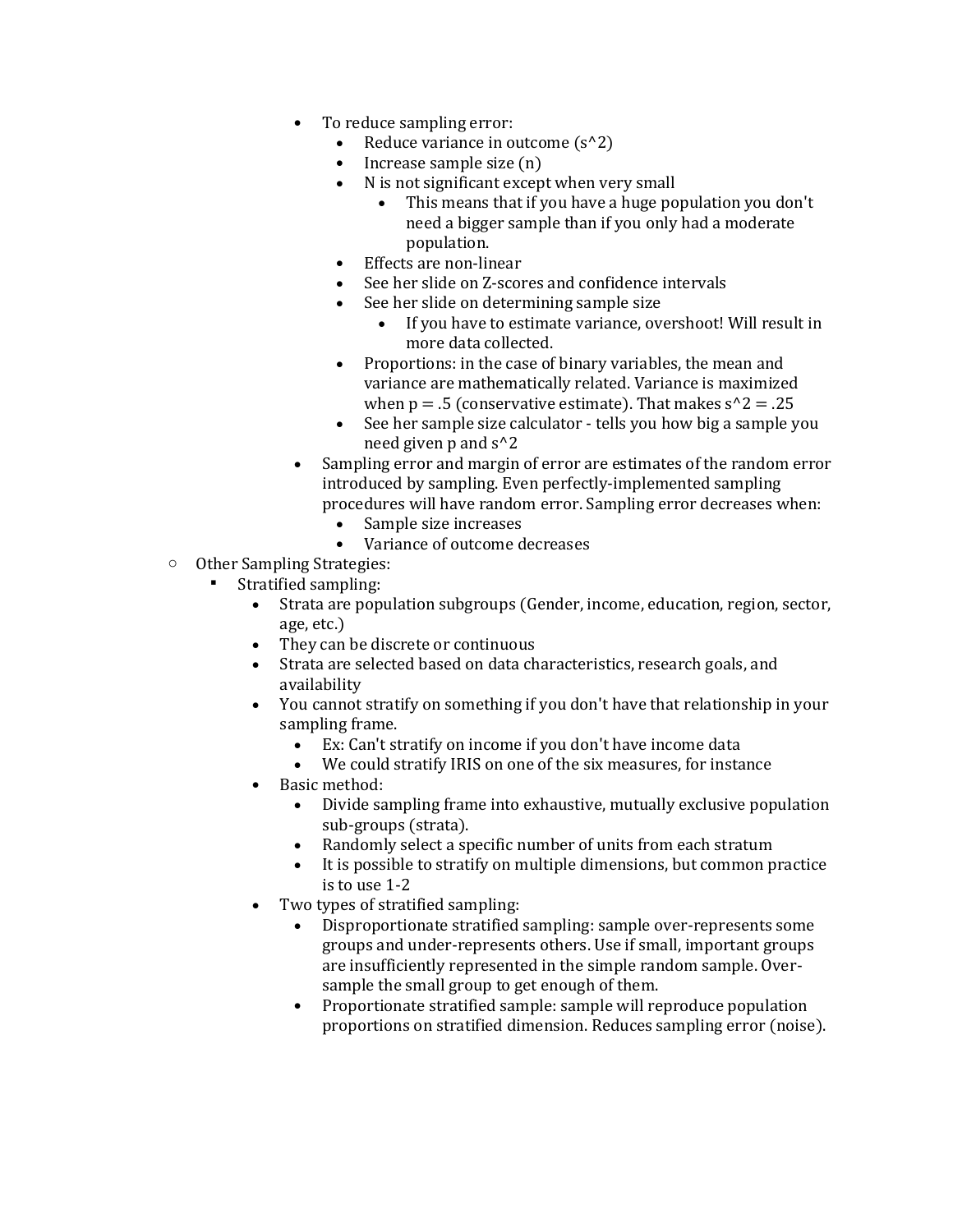- Drawing a sample: Sampling frame + sampling procedure
- $N =$  number of observatiosn in the sampling frame
- $n =$  the number of observations in the saple
- $f = n/N =$  the sampling fraction
- Sampling error: random error introduced by studying a sample rather than the population
- Stratified Sampling:
	- o Strata are population subgroups
		- Gender, income, education, race, ethnicity, region, religion, etc.
	- o Variance reduction mechanisms:
	- $\circ$  Disproportionate stratified sampling: sample over-represents some groups and underrepresents others
		- Sampling fraction (f) is different across strata
		- Higher for small group, lower for a big group
		- Not epsem! (equal probability of selection method)
		- When analyzing, use weights (inverse of sampling fractions) to correct for overrepresentation.
		- Use when a proportionate random sample would have vanishingly small numbers of important subgroups.
		- Distinct from post-hoc stratification (less accurate)
	- o Proportionate stratified sampling:
		- Select number of units in each strata to be proportionate to the sampling frame
			- The sampling frame is the same for each stratum
		- The procedure is to stratify the sample and then take a random sample within each category, taking f from each one.
			- This eliminates one kind of sampling error variation across strata
				- Effectively shrinks variance
			- We're engineering the sample to have the same proportions as the population on the stratified dimension.
		- Has the most impact when there is a lot of variation across groups but not much variation within groups.
			- A dimension that has a big impact on outcome
	- o Sampling error for SRS see her slide with formulae
	- $\circ$  It's only possible to stratify on variables for which we have data
	- $\circ$  Should be part of the data framing exercise before collecting data
		- "What variables are driving the variance?"
- Cluster Sampling:
	- $\circ$  A clustered design is less expensive and easier to implement than a simple random sample
	- o Population subgroups (often geographic clusters)
	- $\circ$  From a frame of all clusters, randomly select some, then study *all* units within the cluster
		- Two-stage sampling: taking a simple random sample within the cluster,
	- $\circ$  Big operational advantages cheaper to go to a few places than everywhere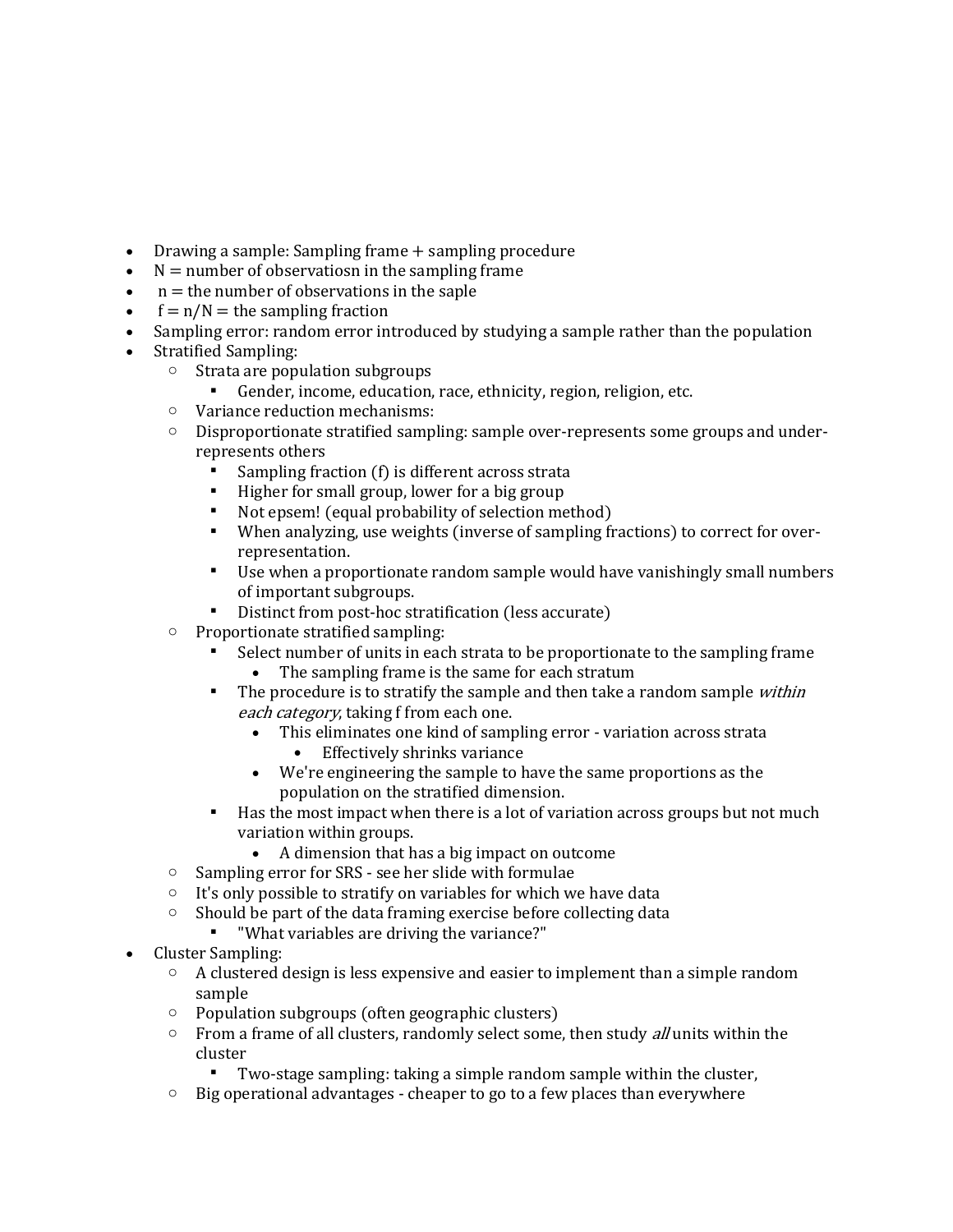- $\circ$  Does not require a separate sample frame for every unit, just a frame of the clusters
- o But, it increases sampling error
	- This error is minimized when the clusters are similar to each other (interchangeable) and representative of population
	- Maximized when clusters are idiosyncratic (not interchangeable) and not representative of population (and when you don't use many clusters)
- o See her slide on sampling error for a clustered sample in an SRS
	- Variance of cluster means  $(sa^2)$
- o See her chart on stratified vs. cluster sampling
- Systematic sampling
	- o Easier to implement than a simple random sample
	- $\circ$  Systematically move through the sample frame, sampling every nth household
	- $\circ$  If the order is random, then sampling error is equivalent to SRS
	- $\circ$  If the list orders units on an underlying dimension, then systematic sampling actually is the same as stratification on a continuous variable, and sampling error can be calculated with proportionate stratified sampling formulae.
- Departures from the simple random sample
	- o Very common
	- o For practical reasons
		- List not available, cumbersome (systematic sample)
		- Random sample requires geographically dispersed data collection, is too costly (cluster sample)
	- o For research goal purposes (FIND THE REST OF THIS SLIDE)
- Causal inference
	- $\circ$  Empirical evaluation assesses the impact of a treatment (x) on an outcome (y)
		- Also known as "independent variable"  $(x)$  and "dependent variable"  $(y)$
	- o Treatments can take many forms
		- Concrete, direct, deliberate, explicit (doctor treats a patient)
		- Generated by nature (disasters), or the aggregation of many decisions (civil war)
	- $\circ$  Correlation: has there been a change in outcomes where the treatment was given?
		- Positive correlation, negative correlation, and no correlation
		- Third variable problem (spurious correlation) correlation can be driven by a third variable causing the first two to correlate (rather than causation within the two variables)
		- Endogeneity problems x doesn't cause y, y causes x (reverse causality)
		- Selection into treatment outcome is driven by selection (fast swimmers get more practice time)
	- o Causation: did the treatment cause the change in outcomes?
		- Consider the counterfactual what would have happened without treatment?
		- Approximate a counterfactual in the real world (design a valid comparison (control) group
		- Evaluate the empirical relationship between treatment and outcome. Is there one?
		- Rule out alternative explanations for the observed relationship
		- If the treatment works: is it a **treatment** effect or a **selection** effect?
	- o The perfect research design
		- Involves the counterfactual what the outcome  $(y)$  would have been in the absence of treatment (x)
		- Only x changes, nothing else
			- This rules out alternative explanations by design
			- Potential outcomes framework (Donald Rubin) see her slide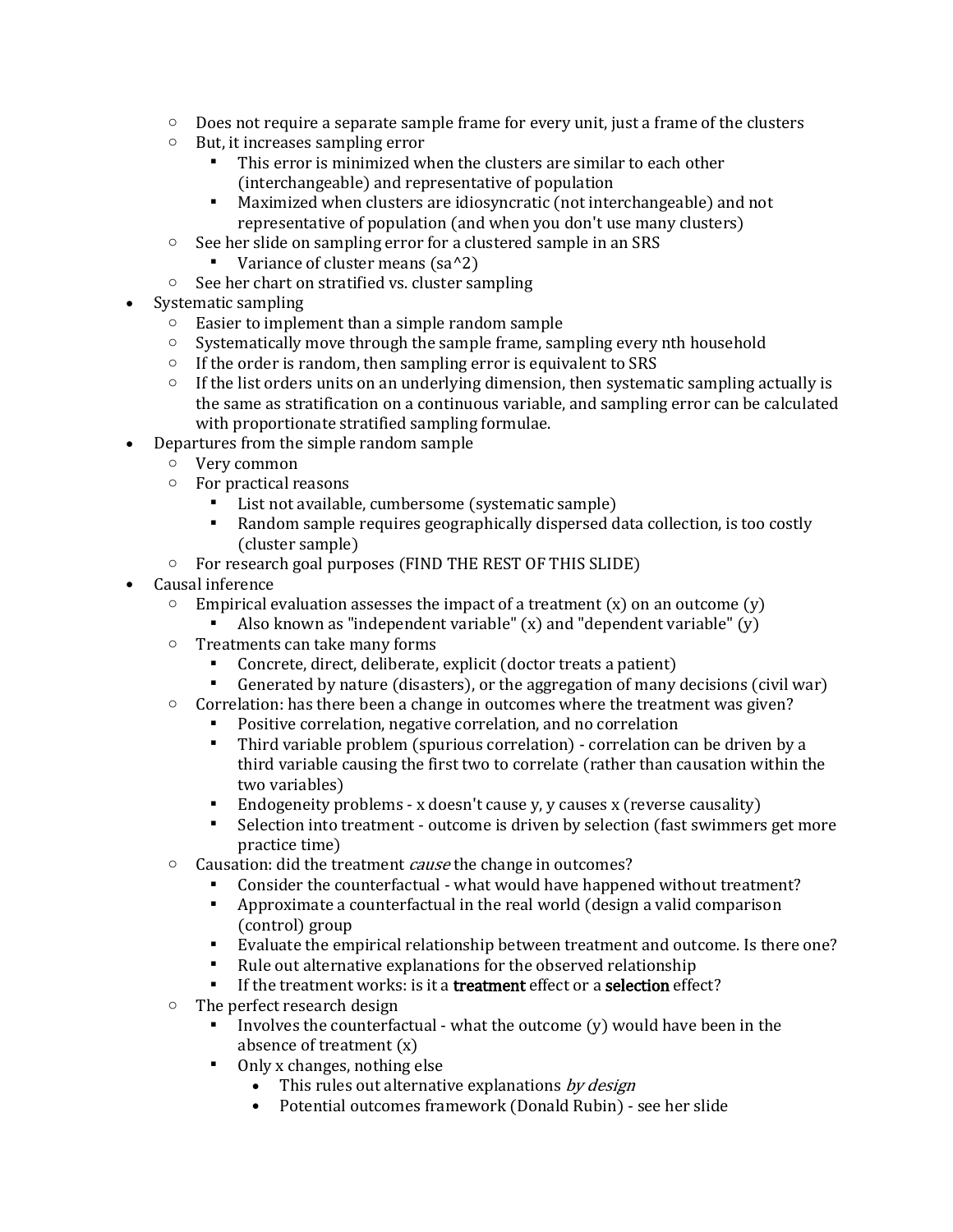- Real research design: the world of second-bests
	- Can't study clones, study twins
	- Can't go back in time, study natural experiments (designating valid comparison groups)

## o Valid comparison groups

- Treatment and control groups must be highly similar in the absence of treatment
- Groups are highly similar at the baseline
	- Similar on observables *and* unobservables
- Groups would change over time in highly similar ways absent treatment
- Groups aren't differentially exposed to other interventions during the evaluation period
- Similarity is really important because the more similar the groups are at the baseline, the more confident we can be that changes are due to treatment
- o Quasi-experimental design
	- Engineer treatment and control groups to be highly similar
		- Matching designs match every treated unit with an untreated twin. Compare outcomes across all pairs, take average difference.
		- Statistical designs: use statistical tools like multivariate regression analysis to "hold constant" differences between treated and untreated units.
- o Experiments rely on randomization to create highly similar groups
	- At least two comparison groups
	- Randomization (random assignment of treatment confers internal validity)
		- This gives us groups that are equivalent on both observable and unobservable characteristics
	- Controlled by the researcher
	- Optional random sample (confers external validity)
	- True experiments: two comparison groups, random assignment of treatment researcher controls process of randomization
	- Natural experiments: processes outside the researcher's control plausibly introduce randomization

## 10/26

- Fundamental problem of causal inference: we can't observe the counterfactual what would have happened if the treatment didn't occur? This is a missing-data problem.
	- o We need to designate comparison groups:
		- Equivalent groups: Same on observables (height, weight, location) and unobservables (beliefs, aptitude, competence, motivation, culture)
		- We need a design that factors out unobservables (like a natural experiment)
- Design Notation
	- $0 =$  observation/measurement
	- $\circ$  X = treatment
	- $\circ$  In theory, treatments can be binary or continuous (we start our analysis with binary treatments)
	- $\circ$  Time sequences move horizontally (R 0 X 0) we randomize, take a baseline, apply a treatment, measure again.
		- R is random, N is non-equivalent (same as non-randomized)
	- $\circ$  Each row is a group groups move vertically  $(R O_0)$  control group
	- $\circ$  Dif-and dif (differences and differences design) (N 0 X 0)
		- If this is done without a control/comparison group, it's a time-series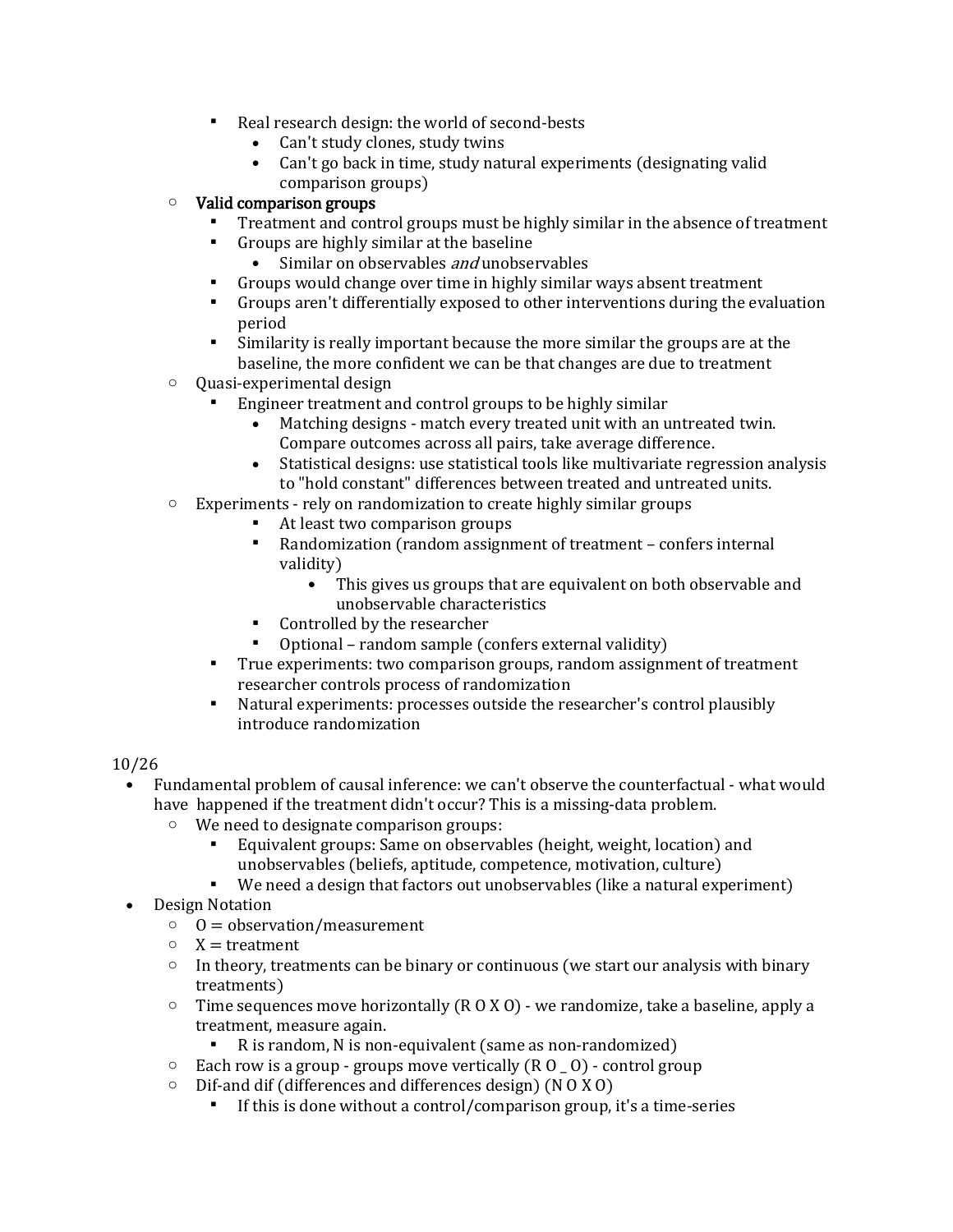- o Subscript 0 indicates a control group
- **Experiments** 
	- o Requirements:
		- Two or more comparison groups
		- Large  $n (>100)$
		- Each group is exposed to a particular condition
			- Classically, treatment and control
			- Control is not required, but different treatments to at least two groups is required
			- Assignment to groups is controlled by the researcher
			- Assignment is done randomly
				- In large samples, randomization creates equivalent groups, or *ex ante* symmetry
					- Equivalent does not mean identical there will be random differences
					- A small but predictable fraction (1/20) of these differences will be statistically significant due to random chance.
				- Randomization *creates equivalent groups* which end up being similar (up to random error) on both observable and unobservable characteristics. It rules out alternative explanations by design. If we observe post-treatment differences, then we can confidently attribute this difference to treatment.
		- See Gertler 2011! World Bank resource. Then the Duflo handbook.
		- Baseline covariates pretreatment measure
		- Balance table: High T-stats mean that the randomization procedure was deficient
			- We care because a high-T stat means that the treatment and the control group were different on that measure, and what if that measure is driving the treatment results? Then we no longer have causation.
			- You can only do a balance table if you do a pretreatment measure (O)
		- Random sample vs. random assignment:
			- Random sample: how you select units to study. Ensures representative sample and external validity (surveys)
			- Random assignment: how you assign treatment and control to units in your sample. Enables causal inference and ensures internal validity. (Mechanical Turk)
			- Studies with both external and internal validity do both (see her chart on Random Sample vs. Random Assignment slide)
		- Experiments in three setting:
			- Lab highly controlled and contrived setting
				- Convenience samples (undergraduates in the US) (do not have external validity)
				- Prioritize internal validity over construct or external validity
				- The treatment is often different from the thing you're trying to measure (cooperation measured by the divider game - low construct validity, external validity).
			- Survey treatment is different version of the survey
				- Often low construct validity (treatment you can deliver in a survey is often quite different)
				- Can get a representative sample
				- Can be administered to much larger n than lab experiments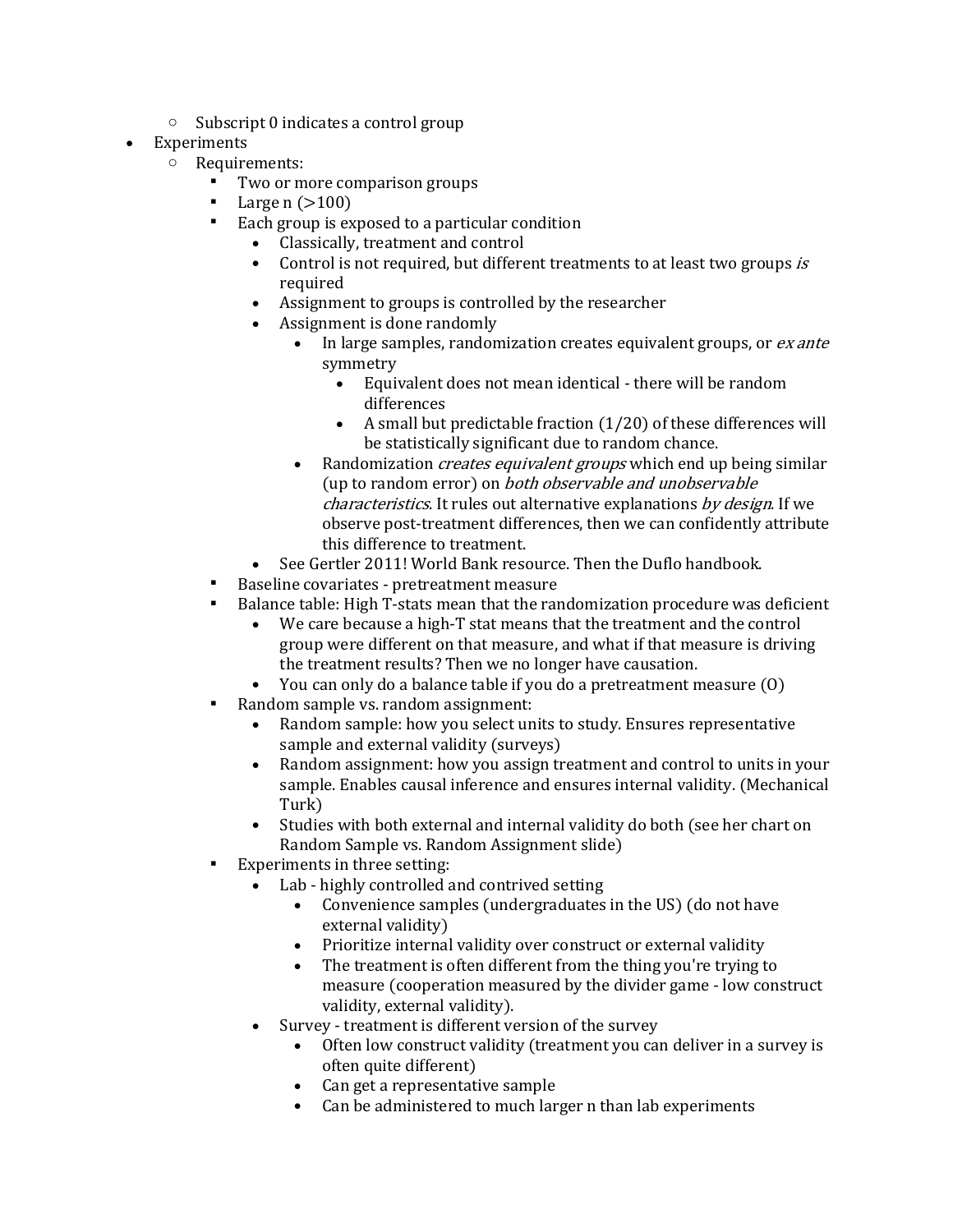- Field experiments
	- In "natural" environment of participants
	- "Social science experiments" explore set of hypotheses via constructed treatments
	- Randomized controlled trials: explore impact of program by randomizing some aspect of it.
- What is Blocking?
- o Analysis
	- Stratification and blocking:
		- Divide sample into groups sharing the same or similar values of certain observable characteristics (strata, or blocks)
		- Randomize assignment within each stratum or block
			- "Block" is used only for discrete/nominal data
			- "Strata" is used for continuous variables
				- This distinction is only used in polisci economists don't talk about "blocks"
			- Only possible if you have a pre-treatment measure
		- Rationale: to ensure that the randomization produces similar groups along the dimension being blocked (don't leave balance to chance).
		- Blocking is a noise reducer, it absorbs variation in the outcome, increasing precision of estimates.
		- Differences between blocked/stratified & one-shot randomizations tend to disappear with n>300, so blocking is most useful with a relatively small n.
		- Block on variables correlated with the outcome, where there is low variance within group, high variance across group. We are blocking out a lot of variance.
		- Frequently used: baseline measure of the outcome variable; geographic units.
		- See slide: stratification and blocking: method
		- When we do this ourselves for assignment 2, consider using blocking.
	- Factorial (Cross-cutting) Designs
		- Multiple factors are tested simultaneously with randomizations conducted independently so that treatment assignments are orthogonal (crosscutting).
		- Useful for exploring multiple factors at once, interaction effects
		- See her slides graphical layout
			- Null effects vs. main effects vs. interaction effects
			- "If you do this, you had better have a hypothesis about an interaction term!"
				- This means we're studying an interaction, otherwise factorial design is unnecessary.
	- Heterogeneous treatment effects
		- Explore interactions between the treatment and an un-manipulated factor, like age, gender, height, etc.
		- Done post-hoc (not built into the design), risks spurious correlation
		- Specify in pre-analysis plan if possible
	- Cluster randomization
		- It is often natural (and cheaper) to implement randomization at a unit more aggregated than the true unit of analysis.
		- Also useful if you are worried about spillovers (contagion) between treated and untreated units.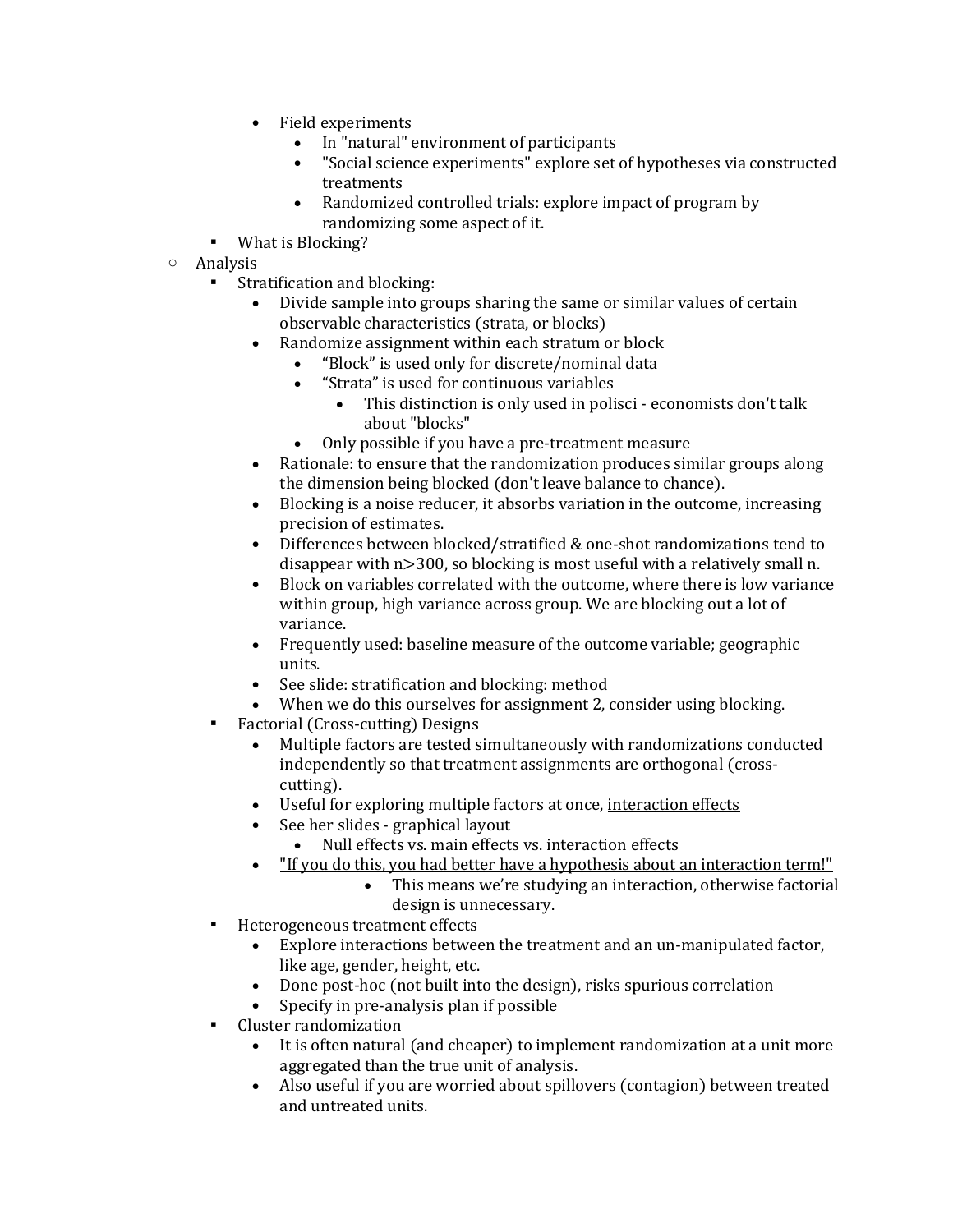- Examples: School-level randomization of education programs, hospital-level randomizations of medical practices.
- Must cluster standard errors in estimation of treatment effects. This will usually increase them, with effects increasing with the intracluster correlation (ICC) in the data.
- The power of the test has more to do with the number of units over which you randomize (schools, hospitals) than it does with the number of units in the study.
- Fewer clusters, high ICCC mean larger standard errors, harder to find effects.
- Downside your n is now basically the larger-scale n (villages, not people)
- Compliance
	- o Because most programs are voluntary, imperfect compliance is the norm.
		- People fail to "uptake" the treatment
	- o All experimental treatments potentially suffer from compliance issues
		- Survey experiments don't often suffer from a compliance problem
			- Unless people stop listening
	- $\circ$  Imperfect Compliance compliance can have heterogeneous effects certain kinds of people can tend to comply while others don't.
		- Those who get treatment are not a good comparison group for those who don't get treatment.
			- Randomization creates equivalent groups; differences in compliance means the groups are no longer equivalent.
	- o To accommodate imperfect compliance, instead of estimating the Average Treatment Effect (ATE), we measure the:
		- Intention to Treat Effect (ITT) literally the effect of *offering the program* to the average person in the evaluation sample (results in a diluted effect)
			- Ignores uptake, just look at assignment: outcomes in group *assigned* to treatment vs. outcomes in group assigned to control.
			- No extra assumptions, pure product of experiment. Easy to calculate.
			- Default procedure for a lot of experimental design "when they don't say what they're doing, they're using an ITT"
				- Tends to underestimate effect
			- When compliance is very low, ITT may be very weak. Risk Type II errors.
		- Treatment-on-Treated effect (TOT) the effect of getting the program  $\rho$ the treated (results in exaggerated effect) (rare in political science)
			- Wald estimator for *treatment on compliers* ITT/compliance rate (see TOT slide) (instrumental variables estimator)
			- Y: outcome; Z: assignment indicator; T: uptake
			- Treatment on Compliers = TOT when non-compliance only affects the group assigned treatment
			- With perfect compliance, the denominator  $= 1$ , TOT=ITT=ATT
			- With imperfect compliance, TOT will be large than or equal to ITT (since we're dividing by 1 or less in the Wald estimator)
			- TOT requires extra assumptions:
				- Assumptions required to use an instrumental variables estimator:
				- Monotonicity assignment to treatment makes subjects more likely to be treated (usually a safe assumption)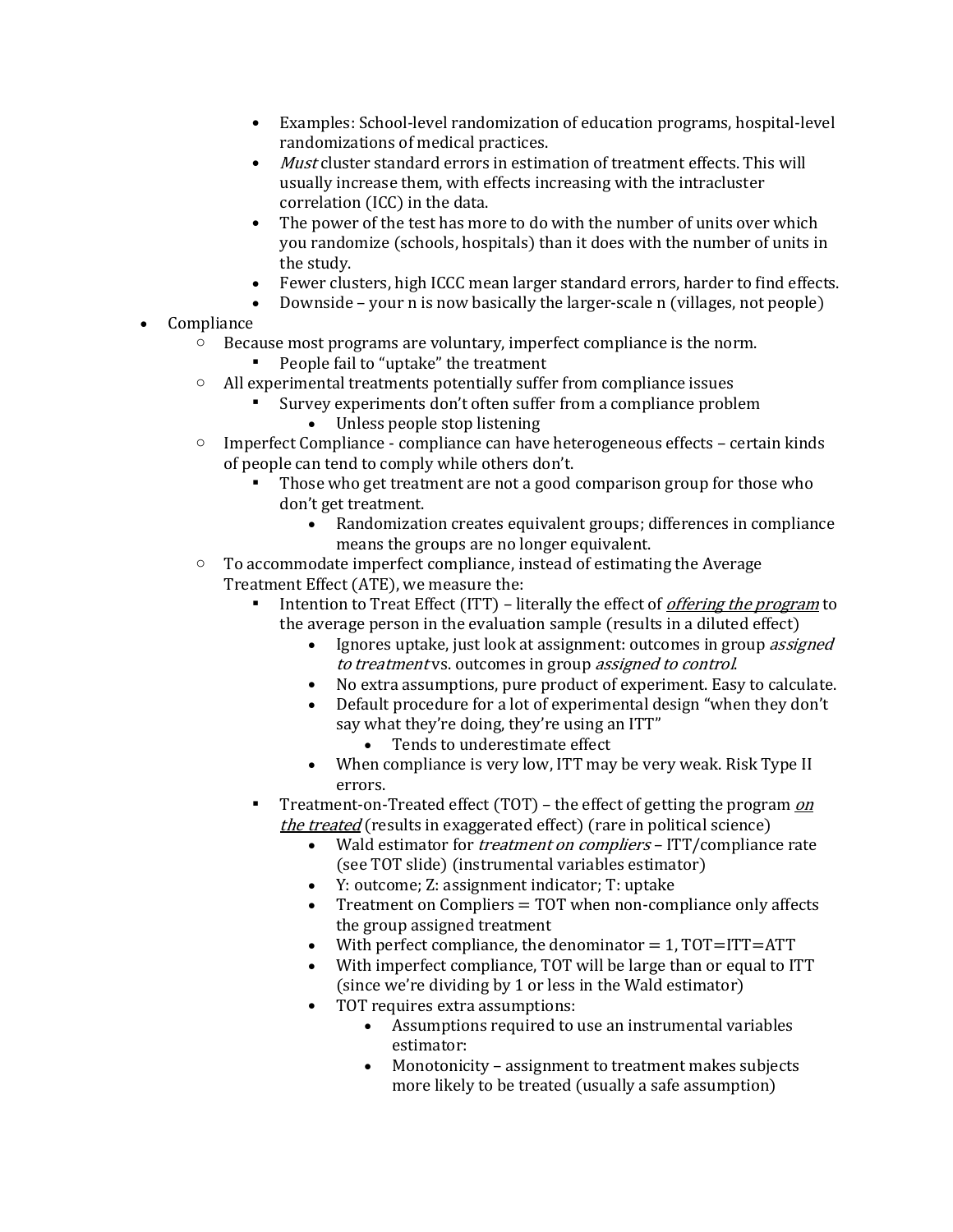- Assignment to treatment effects affects outcomes only through uptake of treatment (no spillover of treatment effects/contagion)
- Spillover can happen when the exclusion restriction is violated:
	- Within the experimental group (compliers to noncompliers – ex: herd immunity)
	- From the experimental to the control group, or vice versa
- $\circ$  When there is perfect compliance, ATE=ITE=TOT
- o Otherwise TOT>ATE>ITE
- o The safest thing to do is simply calculate the ITE
- $\circ$  It's also a good idea to calculate a higher bound (if assumptions are met looks like TOT) and a lower bound (if the assumptions don't apply, looks like ITE)
- Conclusion validity (usually learned in statistics classes)
	- A measure of how well we have assessed a correlation in our data. Are the conclusions reached about relationships in data reasonable?
		- If we say there is a relationship, is the conclusion reasonable?
		- **•** If we say there *isn't* a relationship, is *that* conclusion reasonable?
	- o Threats: Type I and Type II errors
		- Type I : Finding something that  $isn't$  there
			- The odds of making a type one error alpha, or p-value
			- Confidence level: 1-alpha
			- Risks of Type I errors:
				- Setting the bar too low: .05 means one in 20 observations will correlate by random chance
				- Fishing/p-hacking running your data multiple times with different p-values – violates the whole point of the p-value
		- Type II: Failing to find something that is there
			- The odds of finding no effect when there is one (Beta)  $k=1$ -beta; k="power level"
			- A beta of .20 implies a power level of .80: 80 times out of 100, when there is an effect, we will find it, but 20 times out of 100, we won't.
			- Risks:
				- Setting the bar too high: Lower p-values (alpha) are higher bards. The lower we set the p value, the higher the Type II errors.
				- Solution: collect more data.
				- Underpowered studies with null effects do not constitute a "meaningful zero"
		- Improving power:
			- Increase sample size
				- Note: clustering does the opposite, thereby reducing power
			- Reduce random error (noise) in the outcome variable
				- Stratify or block
			- For ITTs, improve compliance
			- Have treatment and control groups of similar size
			- More details: field of "Power Analysis" (see her slides on this)
				- Must know the expected treatment effect, the variance of outcomes, and the treatment uptake percentage.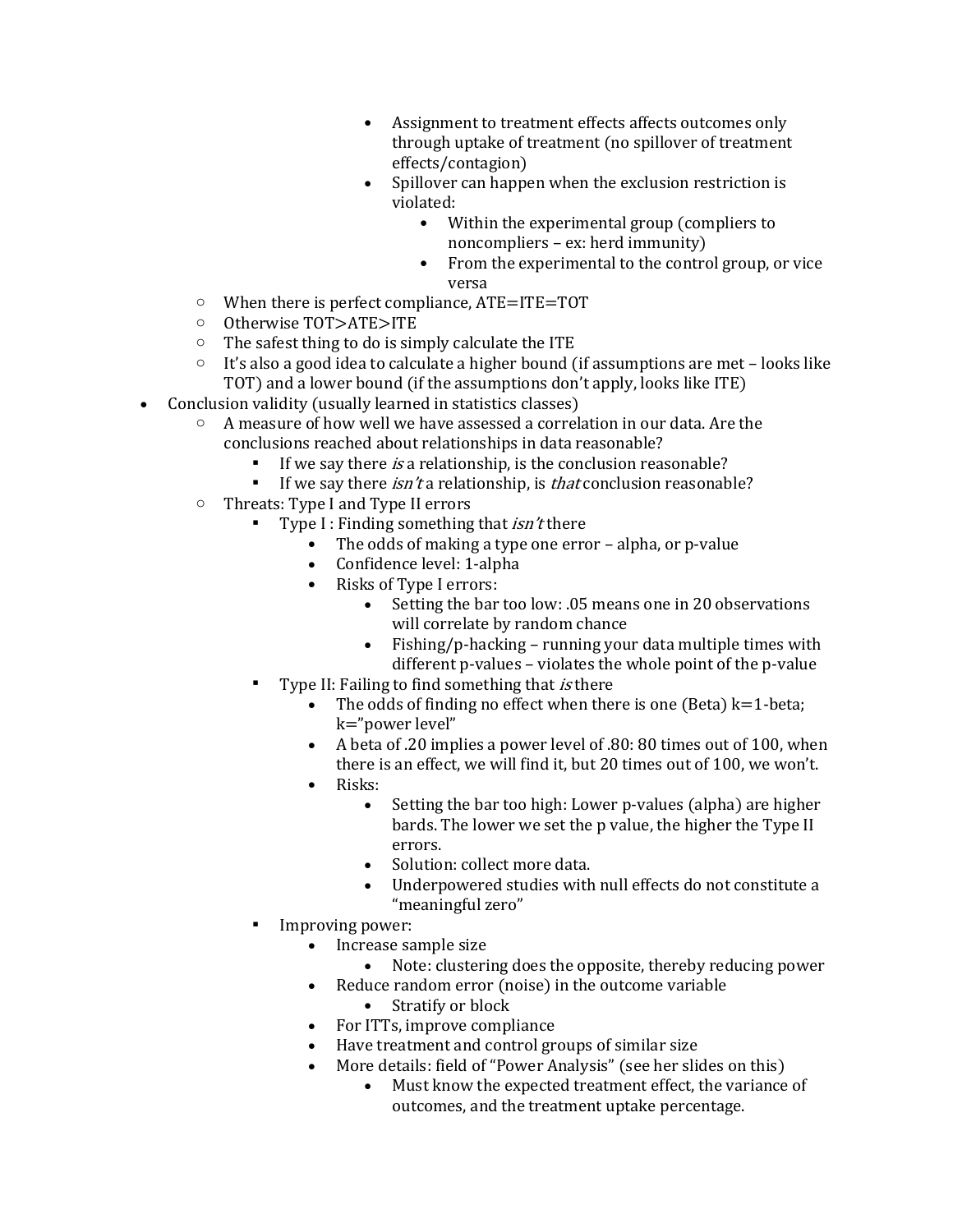- You can get away with a smaller sample size if you have:
	- High expected treatment effects
	- Low variance outcomes
	- Treatment & control groups of similar sizes  $(p=0.5)$
	- A willingness to accept low significance and power
- Interaction terms often require a lot more power to demonstrate than main effects (Gelman)
- The smaller the expected treatment effect and the higher the variance in the outcome, the more data required to find that effect.
- For experiments, more data is always better.
- Be wary of interactions.
- Rough rule of thumb: n under 500 is usually bad news unless effect size is large and outcome variance is small.
- Power is relevant because it helps to interpret your null results. If you observe no effects, sufficient power means that there actually weren't any effects.
- Threats to inferences in experimental design
	- o Threats to conclusion n validity
		- Insufficient power (sample size not big enough)
			- Potential causes: too few units, cluster design with high ICC and small numbers of clusters, poor compliance and weak ITT.
			- Consequences: shows no effect, but impossible to conclude that there *wasn't* one.
	- o Threats to internal validity:
		- Mortality/attrition: the failure to measure outcomes for certain subjects
		- If attrition is *random*, groups are still equivalent
		- Non-random, "differential attrition" is more common, and is a big problem. Treatment and control groups start off equivalent, but then become less so over time.
		- Mitigate: track participants closely, motivate completion, sensitivity tests.
		- "Social" threats (Trochim)
			- Diffusion or imitation of treatment (contagion, externalities)
				- Treatment is diffusing to the control group
					- Solution: model the contagion
			- Compensatory Rivalry (John Henry effects)
				- Individuals in the control group learn about the treatment and work harder to simulate the effect of the treatment.
			- Resentful demoralization
				- Individuals in the control group get demoralized by being controls and behave differently (stop working hard, etc.)
			- Compensatory equalization of treatment
				- People running the experiment feel bad about excluding the controls and extend treatment to them (cash handouts, etc.)
			- Solutions: model diffusion directly, segregate T and C, rigorously monitor staff/participants, placebos (eliminates Compensatory and Resentful).
	- o Threats to construct validity (in experiments)
		- Treatment in the experiment may not match up well with theoretical treatment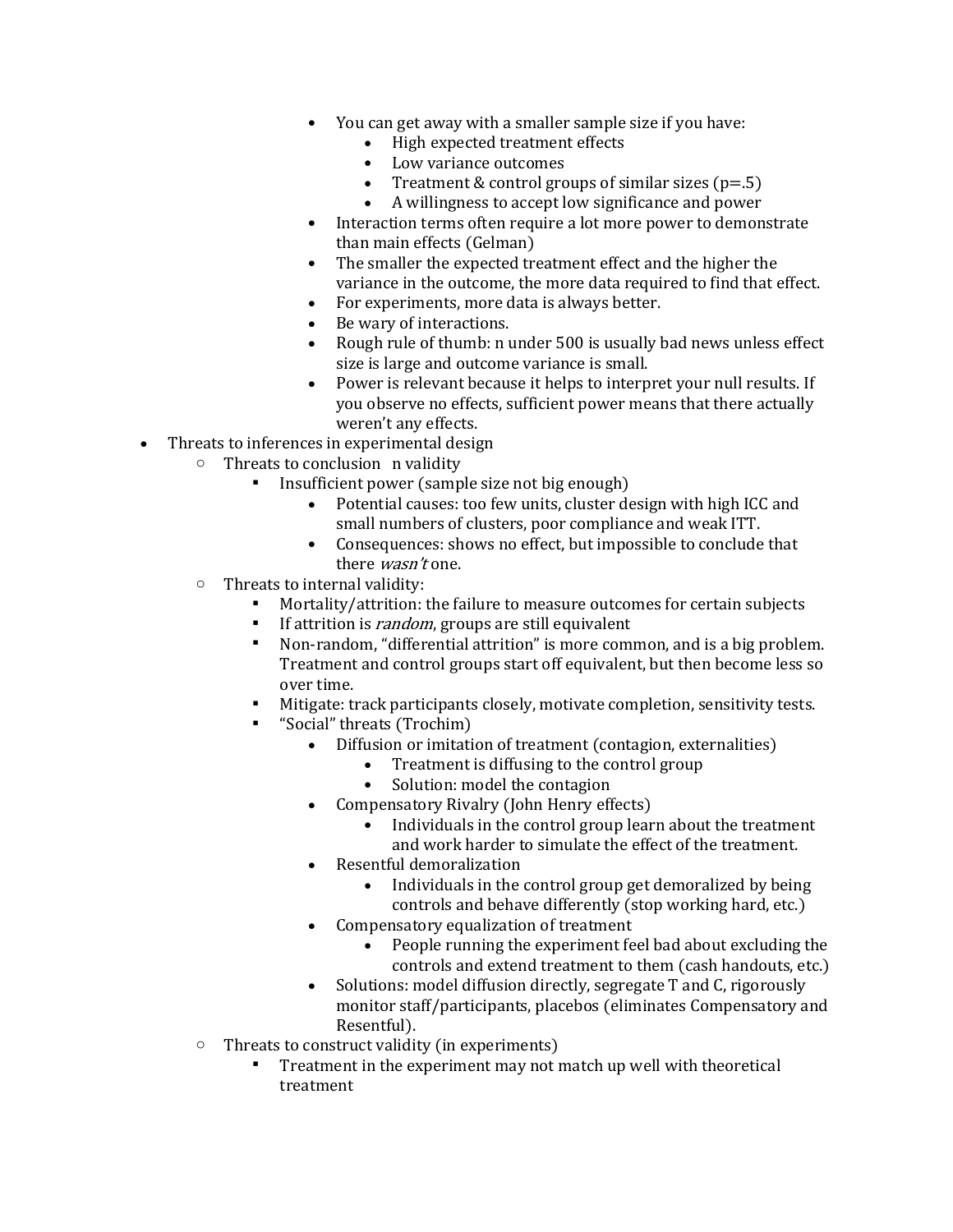- Example construct: ethnicity of candidate; experiment: Luo last name
- **Bundled treatments:** 
	- Hawthorne effects: the treatment group interacts with the researcher, but the control group does not, so is the effect from treatment or interaction?
	- Testing threat: see slide
- o Threats to external validity
	- Failure to draw a random sample
		- Study is not reperesntative, does not generalize
	- Gold-plated experiment problem:
		- Study was implemented in unique conditions (place, organization,
		- program, resource level) that are unlikely to be replicable elsewhere.
	- Non-response
	- Solution: use random selection if possible, build external validity through replication.
- Basics of Survey Experiments
	- o In survey experiments, the survey both:
		- Delivers the treatment, and
		- Measures the outcome(s)
	- o Randomization ensures balanced groups
	- o "Treatments" are different versions of the survey
		- Often different in minute but significant ways
	- o Common objects of manipulation (factors)
		- Question wording
		- Question number or order
		- Response options
		- Additional informational content
	- $\circ$  Ideal treatments are small; clear, simple, discrete, they move one thing at a time
		- They also need to capture the construct in question
	- o Common outcomes in survey experiments:
		- Behavior during the survey
		- Beliefs, perceptions, information, understanding, etc.
		- Hypothetical or projected behavior outside of the survey

MAKE SURE THE SUBJECTS ARE RANDOMLY ASSIGNED TO TREATMENT Go for a 2x3 factorial (n=2000), not 3x3 (unless n=5000+) (400-500 per cell) INCLUDE A BALANCE TABLE (NATURAL EXPERIMENT)

• Hallmarks of Natural Experiments

•

- o Two or more comparison groups
- o The researcher does not control the assignment to treatment
- o The researcher argues that the assignment was: (each weaker than preceding)
	- Random (uses explicit randomization device)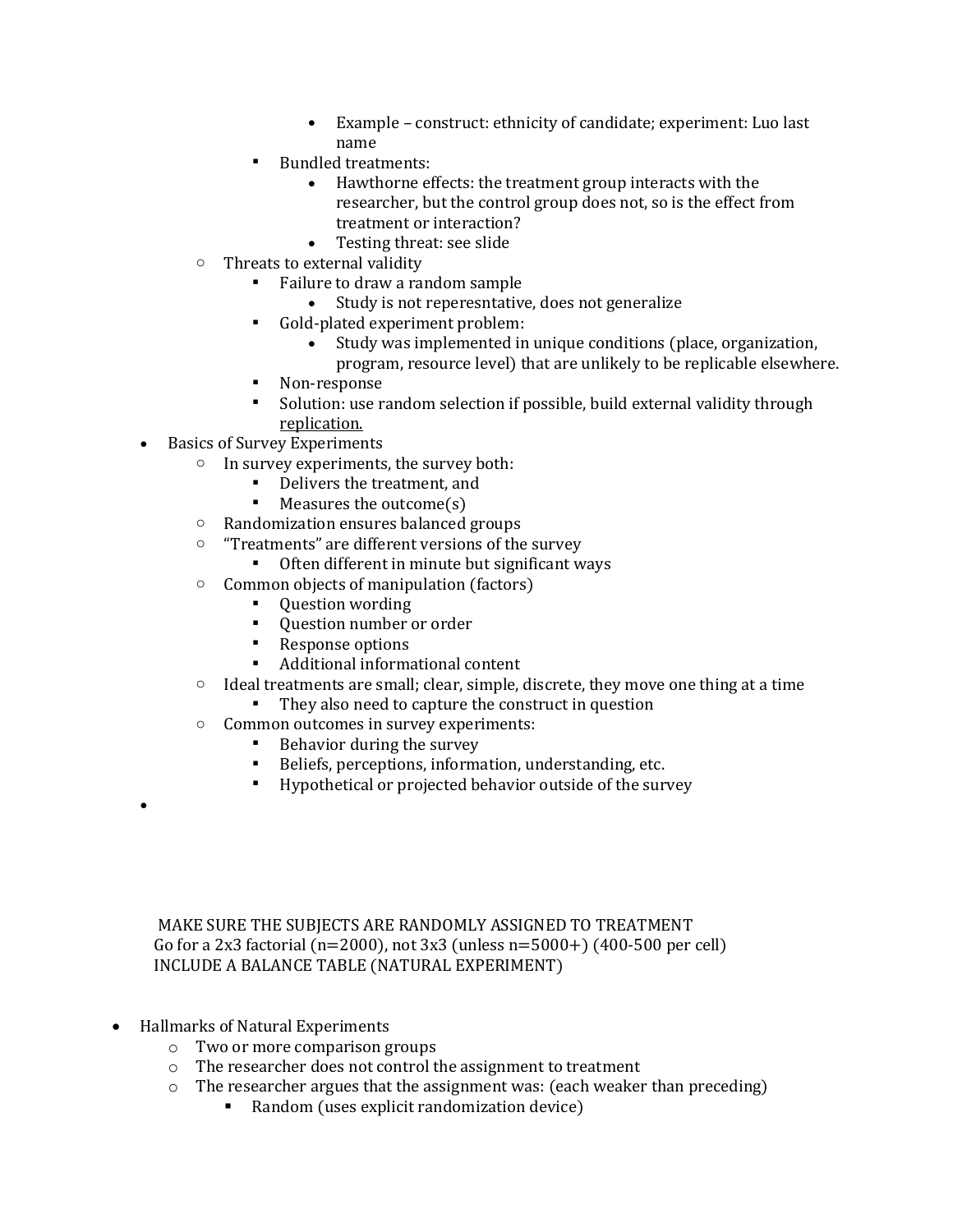- "As if random" (actual process is not precisely known, but appears to have been random."
- Exogenous with regard to the outcome in question.
- $\circ$  The credibility of natural experiments depends on the plausibility of claims about assignment. Never accept them at face value.
	- If there's clear, transparent randomization, this is a strong claim for randomization
	- Dubious arguments about as-if randomization or exogenous treatment presents a weaker claim for randomization.
- o To evaluate:
	- Consider the evidence about the process of assignment
	- Evaluate the balance (table) on pre-treatment characteristics
- o See her slide on Varieties of Experiments
- o Useful for studying history, since we can't do an experiment.
- Standard natural experiments some process (not the researcher) assigns units to treatment.
	- o Sometimes true randomization (lotteries)
	- o "As-if" randomization or "exogenous to DV"
	- $\circ$  Instrumental variables not a natural experiment type, but some process assigns units to a variable (Z), correlated with the treatment of interest (X). We exploit this to isolate the effect of X on Y. More controversial, requires additional assumptions. Z can only be related to Y via X. Z is randomly assigned by nature, not X (as in a standard natural experiment).
	- o Regression discontinuity design (RDDs)– a threshold (possibly designated by the researcher). Everyone below [above] the threshold gets treatment, everyone above [below] does not.
		- Often natural experiments, but not always
		- Involves the treatment assignment process
		- Use a cutoff score, and examine whether there is a discontinuous jump in outcomes at cutoff.
			- Assignment to treatment is "as-if" random right around the cutoff. This simulates a natural experiment.
			- Collect a balance table of pre-treatment covariates around the cutoff point
		- Requires a continuous pre-program measure, called the assignment, forcing or running variable.
		- Can have strong internal validity but weak external validity (b/c treatment effects are measured only at the cutoff point, which is the only point where there's robust causal inference), and power issues
		- The entire untreated group is not a good comparison for the entire treatment group because they're different on many variables. Comparison should be at the cutoff point.
		- Design-based approach: estimate treatment effect as the simple difference in means of groups in narrow bands on either side of the cutoff.
			- The narrower the band, the more likely the assumption will hold, but the less data you have (tradeoff). Begin with an extremely narrow band, with low power but high internal validity, then expand the band out, improving power and reducing errors, but also weakening causal inference.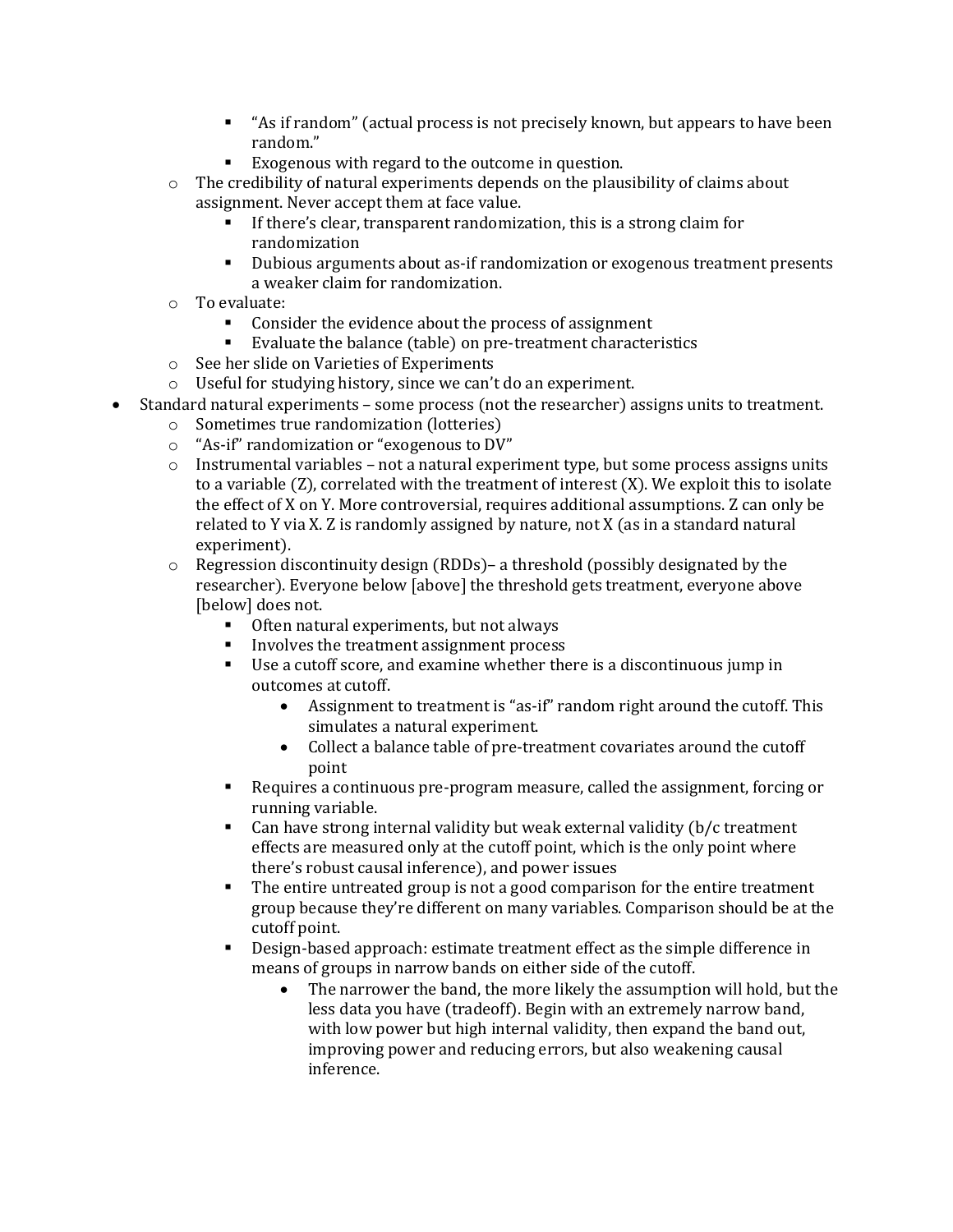- Model-based approaches: statistically model the relationship between the forcing variable and the outcome, and test for discontinuity in that relationship at the cutoff point (see her equation in "Two Approaches to Analysis" slide.
- There must not be any spurious discontinuity in the relationship between the forcing variable and the outcome at the cutoff point (must be a continuous function). It's vital to use the correct functional form (see slides). Check many functional forms to confirm that the effect isn't model-dependent.
- The effect is LATE (local average treatment effect) limited in scope to the range of data around the cutoff point.
- Four issues with RDDs
	- Sorting evaluate at cutoff, no heaping (does data heap at a certain point when we graph across the variable? Means non-random, can't do an RDD.)
	- Balance covariates should not jump at cutoff
	- Robustness estimates are not sensitive to the particular model chosen
	- Placebo Tests if the relationship between the forcing variable and the outcome is continuous in the absence of treatment, then there shouldn't be any discontinuities at fake cutoff points.
- o For all natural experiments:
	- Who or what is doing the assignment?
	- How credible are claims to randomization?
		- Find qualitative evidence confirming randomization
	- What evidence do the authors use to argue in favor of randomization?
- o Advantages to natural experiments:
	- No need to worry about treatment effects, human subjects problems
	- Can study history!
- Standard natural experiments
	- o John Snow cholera
- Quasi-experiments
	- o Cross-section
		- Treated and untreated nits
		- Outcome observed post-treatment only
		- Ex: survey
		- N non-equivalent groups (non-random, alternative to R in design notation)
		- Two groups, between subject design
		- One post-treatment measure
		- Assumption for valid comparison: independence of treatment assignment and outcome (despite non-randomness)
			- On all dimensions related to outcome, groups were highly similar pretreatment.
		- **•** Threats: any violation of the assumption that assignment was independent of Y.
			- T and C groups are different at baseline, and the difference correlates with outcome.
		- Neutralizing threats: create post-hoc independence between treatment and outcomes by conditioning on observables (X)
			- Two approaches:
			- OLS (control for X) and
			- Matching estimators (match treated and control units on X (observable characteristics), hold X constant for that unit, look at differences.